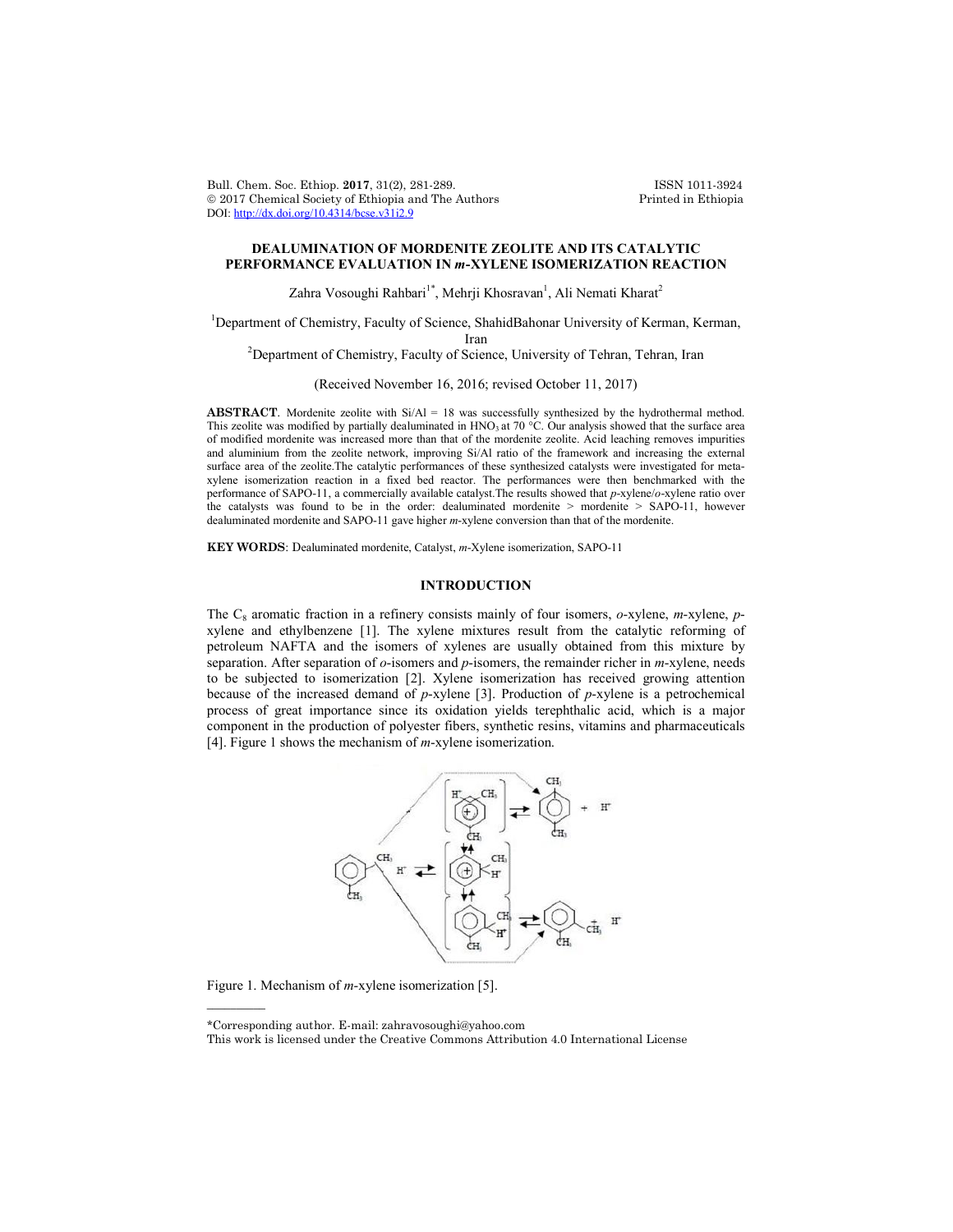### Zahra Vosoughi Rahbari *et al.*

Zeolites are well known microporous materials that widely used as catalysts in the petrochemical industry because of their large surface area, shape selectivity, and controllable acidity [6, 7]. The general formula of zeolites is  $M_{x/n}[(AIO_2)_x.(SiO_2)_y].wH_2O.M =$  exchange cation of valency, n,  $w =$  the number of water molecules,  $x + y =$  the total number of tetrahedral per unit cell [8].

Among the various zeolites, mordenite types were found to possess better isomerization activity due to their shape selectivity, high thermal and acid stability [3, 9, 10]. The structure of mordenite determined by Meier in 1961 [11]. The micropore system of mordenite has a onedimensional pore system that consists of two-pore channels, 12-membered oxygen ring channel with pore opening  $6.7 \times 7$  Å which is interconnected to 8-membered oxygen ring channel with opening  $2.6$  5.7 Å [10, 12, 13]. It has an orthorhombic crystal structure and 5-membered rings stacked in columns parallel to the [001]-direction framework [14].

Mordenite is an industrially important zeolite and also used as a solid catalyst for many reactions such as alkylation, disproportionation, trans-alkylation, hydrocracking, hydroisomerization, dehydration, steam reforming, polymerization, dewaxing and xylenes isomerization [8, 9]. It also widely used in separation and purification due to its uniform, small pore size, flexible framework, high internal surface area and controlled chemistry [11].

Dealumination of zeolites is an essential step in the synthesis of a large number of commercial zeolite formulations. Barrer and Makki demonstrated that a natural zeolite clinoptilolite can be dealuminated by treatment with hydrochloric acid without loss of the zeolite structure [15]. Mild acid dealumination of H-MOR was reported to result in a more active catalyst [16]; due to the removal of amorphous material from the structure channels, as well as the generation of stronger acid sites during the dealumination process [17].

In general, mordenite catalysts undergo rapid deactivation because of their uni-dimensional pore system with small side-pockets that are generally not accessible for reactant molecules, and limit the free diffusion of intermediate and product molecules. However, by applying dealumination methods, mordenite has been successfully used in industrial processes such as isomerization and hydro isomerization of hydrocarbons [18, 19].

In this study, we prepared the mordenite and modified it by leaching with nitric acid, then studied some properties of framework such as Si/Al ratio, pore volume and surface area. At final, investigated the catalytic performance of synthesized mordenite and dealuminated mordenite in *m*-xylene isomerization and compared to commercial SAPO-11.

### **EXPERIMENTAL**

#### *Materials*

 $SiO<sub>2</sub>$  as a silica source, sodium aluminate as an alumina source and sodium hydroxide, all of them were purchased from Sigma-Aldrich (USA). Nitric acid for modifying the zeolite was purchased from Merck. Crystallization was carried out in a Teflon coated stainless steel autoclave in a conventional oven.

### *Synthesis of catalyst*

Mordenite zeolite was prepared using the procedures as described in the literature [11]. This reaction contains the follow steps: (1) 4.75 g NaOH was dissolved in 10 mL the water, (2) 3.75 g sodium aluminate was added to this solution and the mixture was stirred until dissolution, (3) 161.25 mL water was added to this solution, and (4) finally,  $24.55$  g  $SiO<sub>2</sub>$  was added and the mixture was stirred for 2 days. The molar composition of the prepared gel was:  $6Na<sub>2</sub>O:Al<sub>2</sub>O<sub>3</sub>:30SiO<sub>2</sub>:780H<sub>2</sub>O.$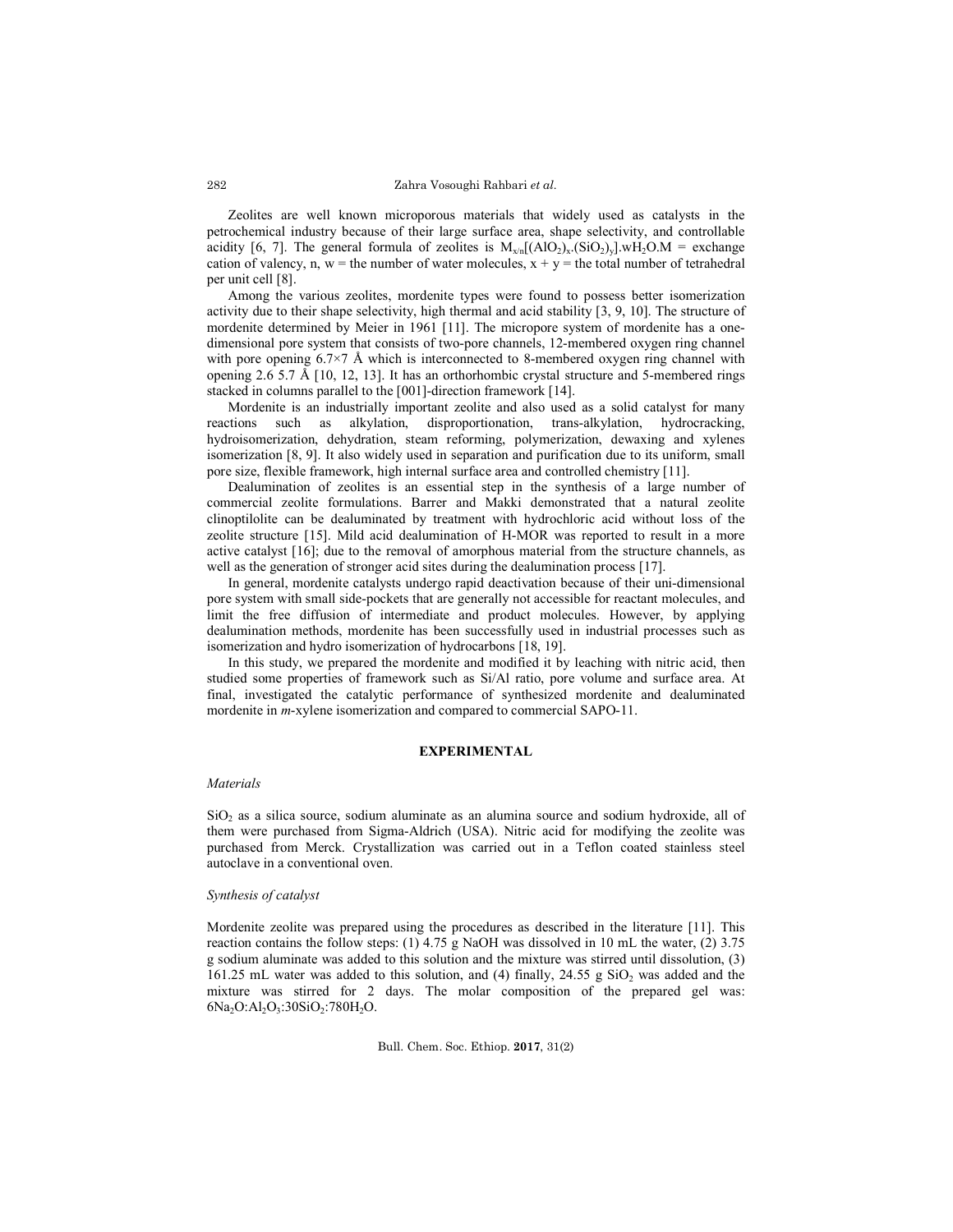The resulted gel was transferred to a reactor made of stainless steel coated with Teflon and heated to 180 °C for 24 hours in a conventional oven for crystallization of the compound. The precipitate was filtered off and washed with water, then using concentrated sulfuric acid the pH of the filtrate was adjusted to about 9. The obtained solid was dried at 110 °C.

### *Acid leaching*

Nitric acid (70% pure, Merck) was used as dealuminating agent. The mordenite zeolite underwent 3 successive acid attacks using 2 M nitric acid at about 70 °C for 4 hours. The volume V of the nitric acid solution used (in mL) was equal to 10 times the weight P (in grams) of dry mordenite zeolite ( $V/P = 10$ ). Between each of the acid attacks, the zeolite was washed with water. Next, the zeolite was dried overnight at 100 °C.

#### *Catalyst characterization*

X-Ray powder diffraction patterns were recorded on an PHILIPS PW1800 instrument using CuK<sub>a</sub> radiation. XRD patterns recorded from 4 to 54° (20). The SiO<sub>2</sub>/Al<sub>2</sub>O<sub>3</sub> ratio was determined by the PHILIPS PW1480 X-ray Fluorescence Spectrometer. The surface area and pore volume of the samplewere calculated using BET (JWGB K132F) equation. SEM (VEGA\\TESCAN) was used for determination of the crystal size of mordenite with an acceleration voltage of 15.00 kV. The lattice vibration in the inorganic framework was determined with FT-IR (BomemMB).

### *Catalyst activity measurements*

*m*-Xylene isomerization was carried out in a fixed bed reactor according to the following conditions: pressure: 10 bar, temperature: 380 °C, the amount of catalyst: ca. 4 g of H-mordenite catalyst (6-10 mm mesh), space velocity (WHSV) of feed: 3.35 h<sup>-1</sup>, catalyst depth: 1.2 mm. The hydrogen gas co-feed into the reactor for hydrogenation of ethylbenzene in order to the hydrogenation products convert ethylbenzene to xylenes [20].

The catalyst was placed in the center of a stainless steel reactor and heated by a furnace. The composition of the feedstock is shown in Table 1.

### Table 1. Composition of the feedstock (wt%).

| $n\bar{v}$<br>.<br>2.202<br>3.202 |      | MX     |  |      | $\mathbf{v}$<br>ັ |        |  | n r<br>ப |      | <b>COMPOS</b> |     |  |
|-----------------------------------|------|--------|--|------|-------------------|--------|--|----------|------|---------------|-----|--|
|                                   |      | $\sim$ |  |      | $\sim$            |        |  | $\Omega$ |      | $\Omega$      | .00 |  |
| $\sim$ $\sim$                     | $-1$ | $  -$  |  | $-2$ |                   | $\sim$ |  |          | $-1$ | $\sim$ $\sim$ |     |  |

Notes: PX: *p*-xylene, MX: *m*-xylene, OX: *o*-xylene, EB: ethylbenzene, T: toluene, B: benzene.

The analysis of products was performed using gas chromatograph (Varian 3800) every 8 h. Figure 2 shows the schematic diagram of the experimental setup. *m*-Xylene conversion, *p*xylene/*o*-xylene ratio and xylene loss were calculated according to equations 1-3.

| $MX$ conversion $=$ | mass fraction of MX in feedstock–mass fraction of MX in products $\times\,100\%$               |  |
|---------------------|------------------------------------------------------------------------------------------------|--|
|                     | mass fraction of MX in feedstock                                                               |  |
|                     | $PX/OX = \frac{mass fraction of PX in products}{mass fraction of OX in products} \times 100\%$ |  |
|                     |                                                                                                |  |

 $X$ ylene  $loss = \frac{mass fraction of (0X+MX+PX) \text{ in feedstock-mass fraction of } (0X+MX+PX) \text{ in products}}{mass fraction of (0X+MX+PX) \text{ in feedback}} \times 100\%$  (3)

(Mass fraction is based on wt%)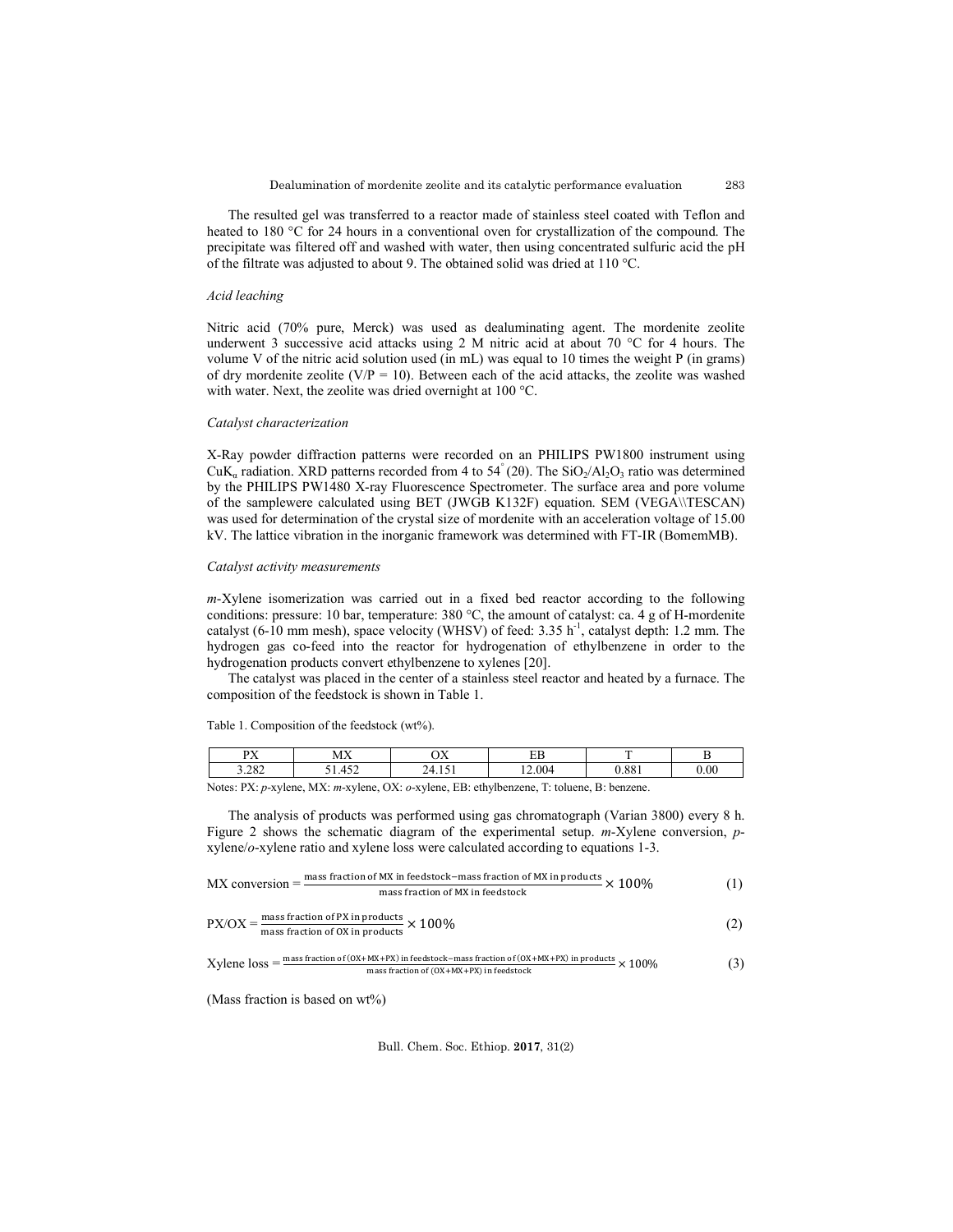Zahra Vosoughi Rahbari *et al.*



Figure 2. Schematic diagram of the experimental setup for *m*-xylene isomerization (A) ball value, (B) HPLC pump, (C) temperature indicator, (D) isothermal reactor, (E) condenser, (1) quartz, (2) wool, (3) catalyst. condenser,  $(1)$  quartz,  $(2)$  wool,  $(3)$  catalyst.

# **RESULTS AND DISCUSSION**

# *X-ray diffraction studies*

Figure 3 shows the X-ray pattern of synthesized mordenite. The intense diffraction peaks were Figure 3 shows the X-ray pattern of synthesized mordenite. The intense diffraction peaks were between  $4^{\circ}$  and  $54^{\circ}$  (2θ). These diffraction peaks are corresponding to the main zeolite [10,21,22] and exhibited that a highly crystalline and pure sample has been formed. The XRD [10,21,22] and exhibited that a highly crystalline and pure sample has been formed. The XRD pattern of the dealuminated zeolites with acid treatementis essentially identical to those of the corresponding parent zeolites [2 [23]. value, (B) HPLC pump, (C) temperature indicator, (D) isothermal<br>condenser, (1) quartz, (2) wool, (3) catalyst.<br>**RESULTS AND DISCUSSION**<br> $\hat{r}$  action studies<br>shows the X-ray pattern of synthesized mordenite. The intense



Figure 3. XRD pattern of the synthesized mordenite.

Bull. Chem. Soc. Ethiop. **2017**, 31(2)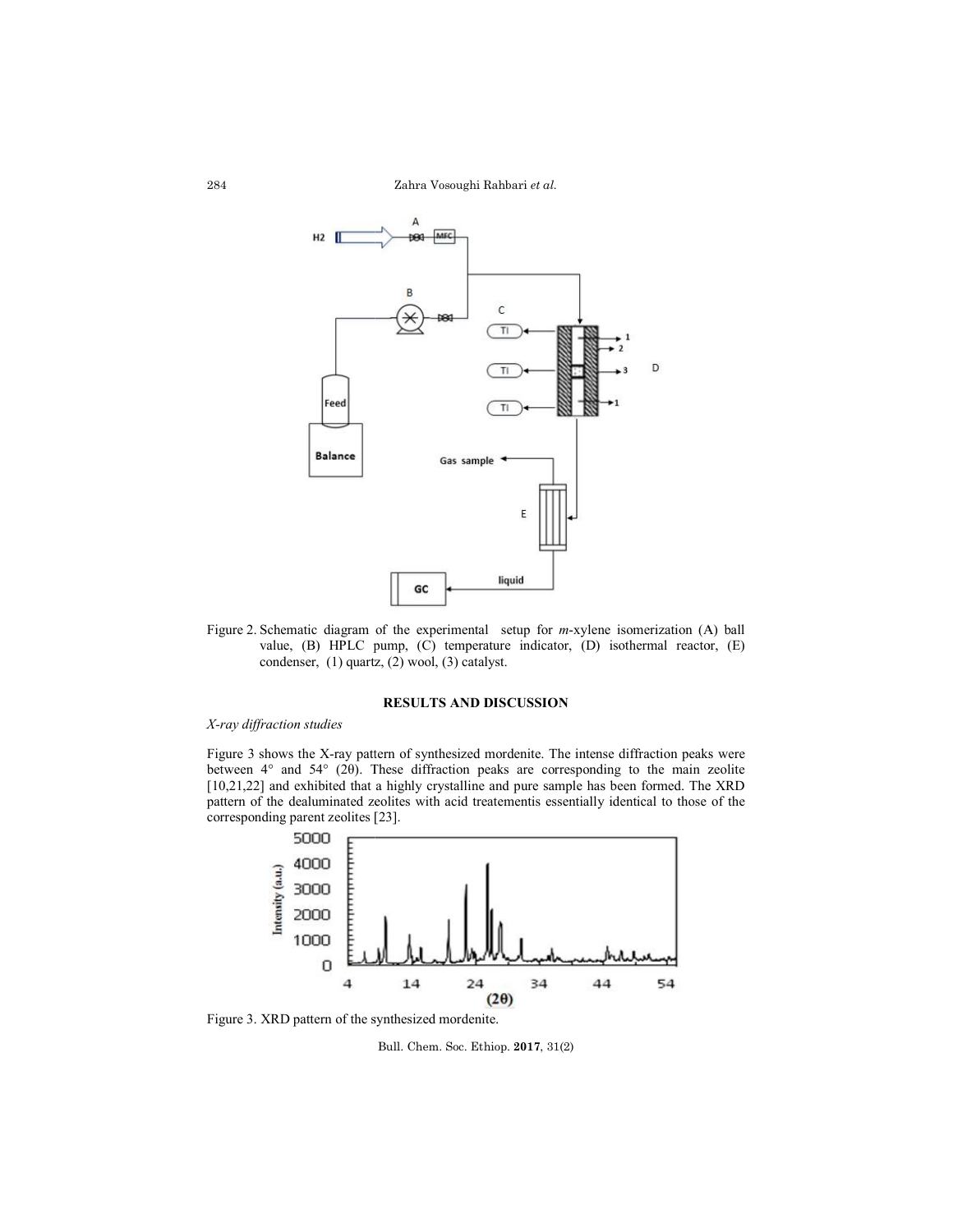#### *Surface area*

Some properties of both of the synthesized samples are given in Table 2. Indications of structural changes are evidenced from the surface area and porosity, where both the surface area and pore volume of the parent mordenite were increased after acid leaching. Increase in the pore volume also suggests that the micropore volume of mordenite is increased after acid treatment [12].

Table 2. Properties of the synthesized mordenite and dealuminate dmordenite.

| Sample                 | Si/Al | BET surface area $(m^2/g)$ | Pore volume $(m^2/g)$ |  |  |
|------------------------|-------|----------------------------|-----------------------|--|--|
|                        | XRF   |                            |                       |  |  |
| Mordenite              |       | 331.63                     |                       |  |  |
| Dealuminated mordenite |       | 354.65                     | $0.28^{\circ}$        |  |  |

#### *SEM studies*

Figure 4 shows that the morphology and size of the synthesized mordenite are similar with other studies as reported already [10, 21, 24]. Electron microscopy shows that synthesized mordenite has the crystal size about 5-7 μm.



Figure 4. SEM images of the synthesized mordenite.

#### *FT-IR studies*

Figure 5 shows FT-IR spectra of Na-mordenite. It has some main absorption regions, the peak around to 1083 cm<sup>-1</sup> ascribed to the stretch *γ* of Si-O bond and another peak near to 810 cm<sup>-1</sup> referring to symmetric stretch *γ* of Al-O bond. It also has a peak at 638 cm<sup>-1</sup> belonging to SiO<sub>4</sub> and  $AIO<sub>4</sub>$  tetrahedra and a peak centered at 583 cm<sup>-1</sup> related to the vibration of five-membered rings [9, 10]. There was no significant difference with dealuminated mordenite (H–MOR) [25, 26].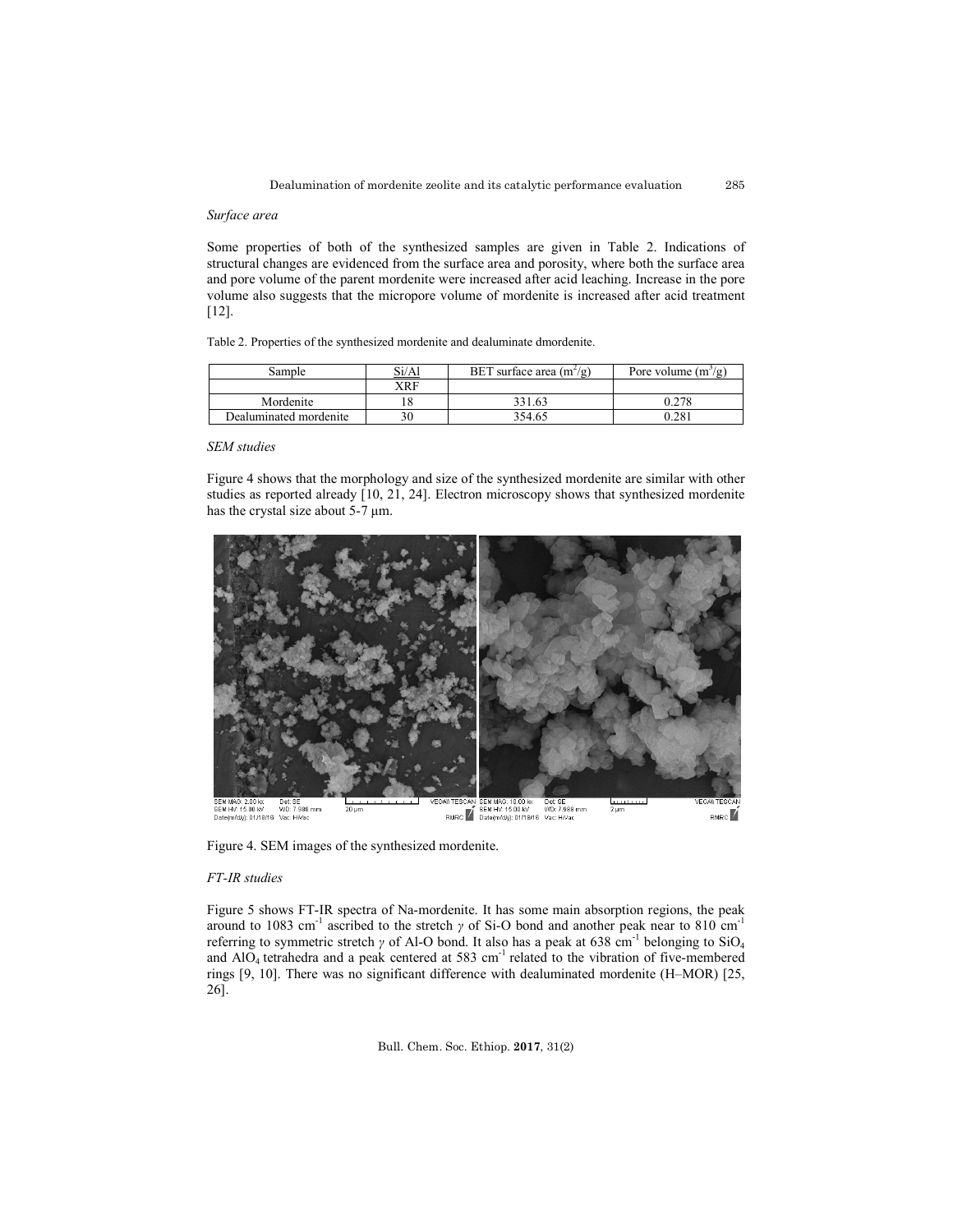

Figure 5. IR spectrum of the synthesized mordenite.

In order to investigate the application of the prepared zeolite in *m*-xylene isomerization reaction, the synthesized mordenite sample and dealuminated mordenite have been tested in a fixed bed catalytic setup and compared the results with a commercial SAPO-11 catalyst  $(Si/A)$  = 20) provided by Zeolite International.

In Table 3, the results of *m*-xylene conversion to *p*-xylene at a pressure of 10 bar and 380 °C on three zeolites are shown.

| Catalyst                | Mordenite |       | Dealuminated<br>mordenite |       | SAPO-<br>11 |       |
|-------------------------|-----------|-------|---------------------------|-------|-------------|-------|
| Temp. $(^{\circ}C)$     | 380       | 380   | 380                       | 380   | 380         | 380   |
| Catalyst $(g)$          | 4         | 4     | 4                         | 4     | 4           | 4     |
| WHSV $(1 h^{-1})$       | 3.35      | 3.35  | 3.35                      | 3.35  | 3.35        | 3.35  |
| Time (h)                | 6         | 12    | 6                         | 12    | 6           | 12    |
| $p$ -xylene             | 13.20     | 10.96 | 14.62                     | 12.21 | 10.07       | 8.81  |
| $m$ -xylene             | 43.78     | 43.97 | 42.34                     | 42.86 | 43.01       | 44.19 |
| $o$ -xylene             | 20.74     | 21.16 | 20.13                     | 20.93 | 21.05       | 21.81 |
| Ethylbenzene            | 6.63      | 8.40  | 8.94                      | 9.95  | 9.86        | 10.35 |
| Toluene                 | 1.96      | 1.42  | 1.04                      | 0.94  | 1.46        | 1.31  |
| Benzene                 | 0.92      | 0.55  | 0.85                      | 0.73  | 0.12        | 0.09  |
| $MX$ conversion $(\% )$ | 14.91     | 14.54 | 17.71                     | 16.70 | 16.40       | 14.11 |
| $PX/OX$ (%)             | 63        | 52    | 73                        | 58    | 48          | 40    |
| Xylene loss $(\% )$     | 2.11      | 3.54  | 2.39                      | 3.78  | 6.03        | 5.16  |

Table 3. Comparison of catalytic activity of prepared mordenite and dealuminated mordenite catalysts with commercial SAPO-11 catalyst.

*m-Xylene conversion over the zeolite catalysts*

Conversion of *m*-xylene over zeolite catalysts are plotted versus reaction time in Figure 6. With the reaction time of 6 h over mordenite, *m*-xylene conversion reached a conversion of 14.91 compared to 17.71 over dealuminated mordenite and 16.40 over SAPO-11. Similarly, with the reaction time of 12 h. Figure 6 shows that *m*-xylene conversion reached a conversion of 14.54, compared to 16.70 over dealuminated mordenite and 14.11 over the SAPO-11.

The results shown in Figure 6, demonstrate that catalyst comprising a dealuminated mordenite zeolite performed much better catalytically in terms of *m*-xylene conversion than that catalyst comprising a non-dealuminated mordenite zeolite and SAPO-11. Such effect was ascribed to the presence of fewer and stronger Brønsted acid sites [27].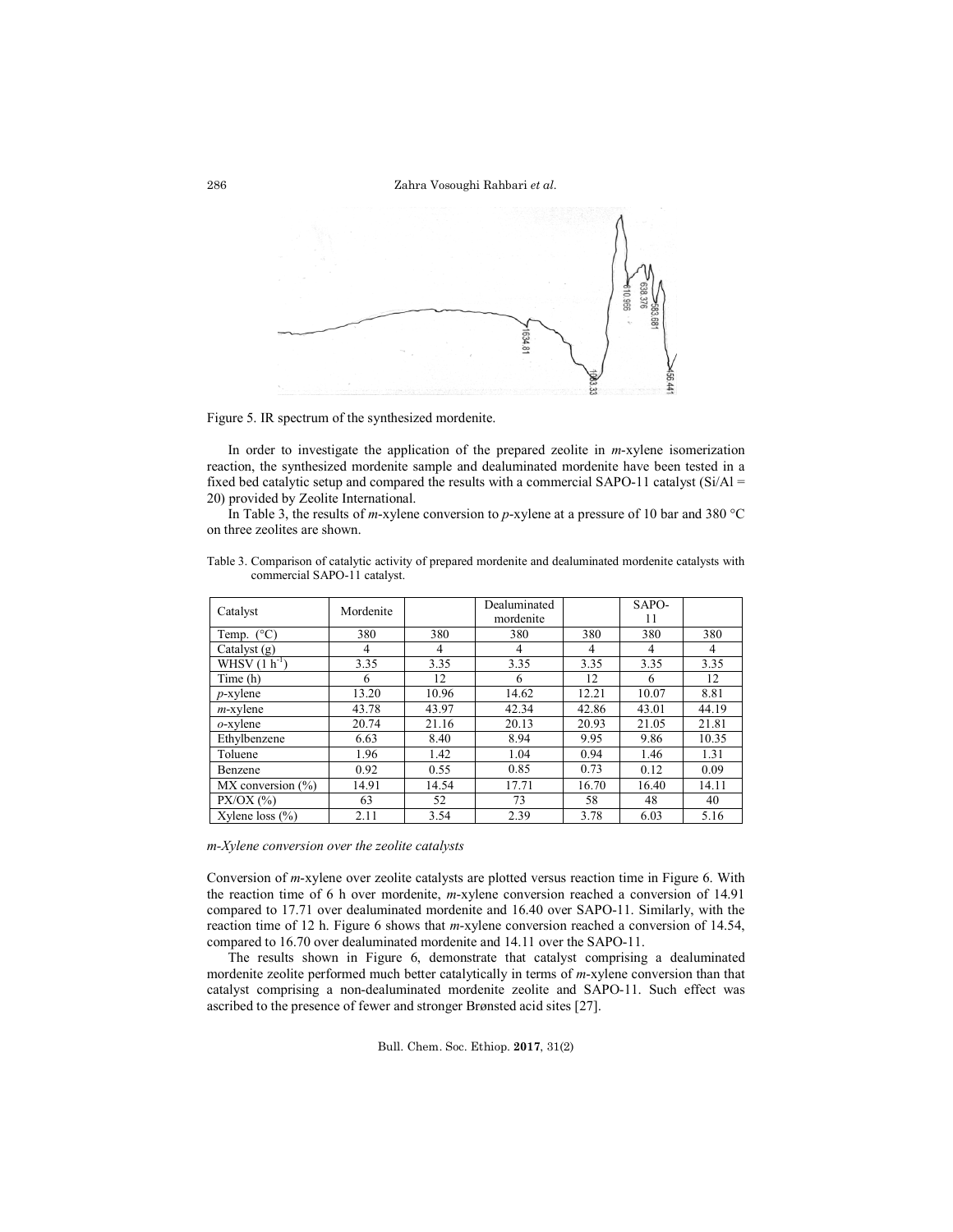

Figure 6. Xylene conversions versus reaction time at 380 °C over 3 zeolites.

According to the Figure 6, for three catalysts when the reaction time increased from 6 h to 12 h, the conversion m-xylene was decreased.

# *p-Xylene to o-xylene (P/O) ratio*

The *para* to *ortho* ratio over mordenite, dealuminated mordenite and SAPO-11 are presented in Figure 7 for all three 6 h and 12 h reaction times.

As it is depicted in Figure 7, extending the reaction time resulted in a smaller P/O ratio for all three catalysts. However, it is worth mentioning that regardless of the reaction time, dealuminated modernite and mordenite catalysts consistently provided higher level of P/O ratio as compared to SAPO-11.



Figure 7. P/O ratio over 3 zeolite catalysts at 6 h and 12 h reaction time.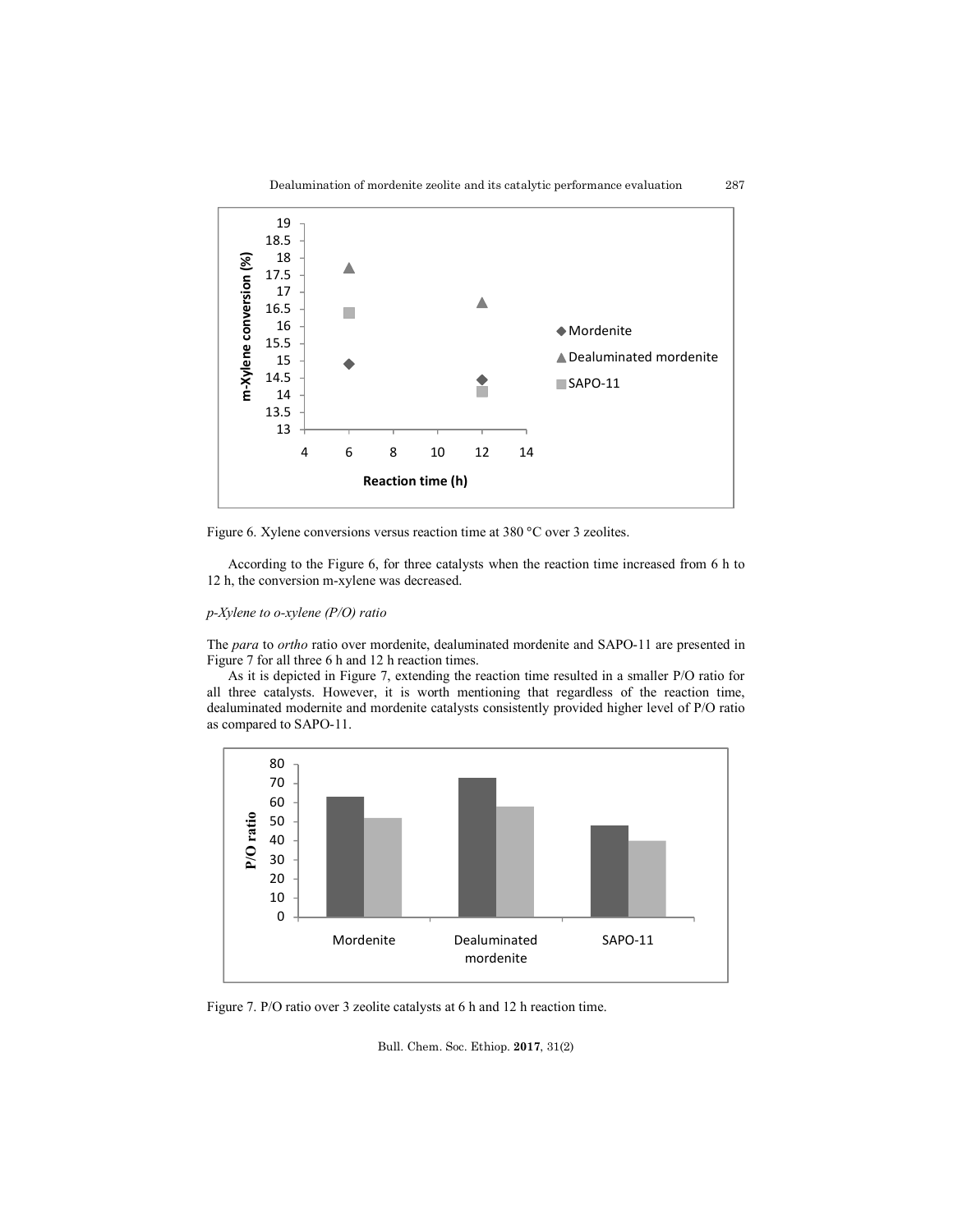The higher P/O ratio over dealuminated mordenite catalyst is due to the higher diffusivity of *p*-xylene into the large pore of mordenite compared to the mordenite and medium pore of SAPO-11 (4 Å  $\times$  6.5 Å). *p*-Xylene quickly diffusion into the dealuminated mordenite zeolite as soon it forms [28, 29].

Overall, the presented data here showed that our synthesized catalysts have good performance in comparison to the previous studies [3, 30].

#### **CONCLUSIONS**

In this study, we successfully synthesized a mordenite zeolite with high crystallinity. Dealumination of the zeolite with nitric acid treatment increased Si/Al ration, pore volume and surface area of the zeolite. The performances of prepared zeolites investigated in *m*-xylene isomerization reaction in a fixed bed reactor and compared them with the commercial SAPO-11 catalyst. The changes in the pore volume of mordenite significantly increased *m*-xylene conversion to branched products, which might be due to the enhanced diffusion of *p*-xylene molecules through the improved porous system of the dealuminated mordenite.

Based on the results which were obtained from this study the amounts of *p*-xylene which were produced and P/O ratios over three catalysts were increased in the order of: modified mordenite > mordenite > SAPO-11. *Para/ortho* ratio significantly improved using dealuminated mordenite compared to mordenite without dealumination. *m*-Xylene conversion over SAPO-11 was higher than mordenite but was less than dealuminated mordenite.

Finally reviewing the results showed that the prepared mordenite and dealuminated mordenite are better catalysts than SAPO-11 in *m*-xylene isomerization reaction in terms of the amount of *p*-xylene which was produced, P/O ratio and xylene loss.

## **REFERENCES**

- 1. Gonzalez, H.; Rodriguez, A.; Cedeno, L.; Ramirez, J. Isomerization of  $C_8$  aromatics over a Pt/mordenite catalyst. A statistical model. *J. Ind. Eng. Chem. Res.* **1996**, 35, 3964-3972.
- 2. Sreedharan, V.; Bhatia, S. Vapour phase isomerization study of *m*-xylene over a nickel hydrogen mordenite catalyst. *J. Chem. Eng.* **1987**, 36, 101-109.
- 3. Sen Sarma, P.-K.; Bhatia, S. Liquid phase xylene isomerization over nickel hydrogen mordenite catalyst, *Zeolites* **1987**, 7, 511-516.
- 4. Ahmed, K.; Sameh, M.; Eman, A.; Sahar, M. Catalytic *para*-xylene maximization. V. Toluene methylation with methanol and disproportionation of toluene using Pt/ZSM-5 and Pt/mordenite catalysts. *J. Chin. Chem. Soc.* **2004**, 51, 817-826.
- 5. Guisnet, M.; Gnep, N.S.; Morin S. Mechanisms of xylene isomerization over acidic solid catalysts. *Micropor. Mesopor. Mat.* **2000**, 35-36, 47–59.
- 6. Sunday Fabiyi, F.A.; Adediran, G.O.; Olatunji, M.A. Application of copper catalysis of the oxidation of 2-hydrazino pyridine by hydrogen peroxide: A kinetic method of analysis. *Bull. Chem. Soc. Ethiop.* **2001**, 15, 9-14.
- 7. Nawaz, Z.; Shu, Q.; Naveed, S.; Wei, F. Light alkane (mixed feed) selective dehydrogenation using bi-metallic zeolite supported catalyst. *Bull. Chem. Soc. Ethiop.* **2009**, 23, 429-436.
- 8. Pramod, K.B.; Rao, M.S.; Gokhale, K.V.G.K. Synthesis of mordenite type zeolites. *Ind. Eng. Chem. Prod. Res. Dev.* **1978**, 17, 223-227.
- 9. Mohamed, M.; Tarek, M.; Ibraheem, O.; Ibraheem, A. Synthesis of high silica mordenite nanocrystals using *o*-phenylenediamine template. *Micropor. Mesopor. Mater.* **2005**, 84, 84- 96.

288